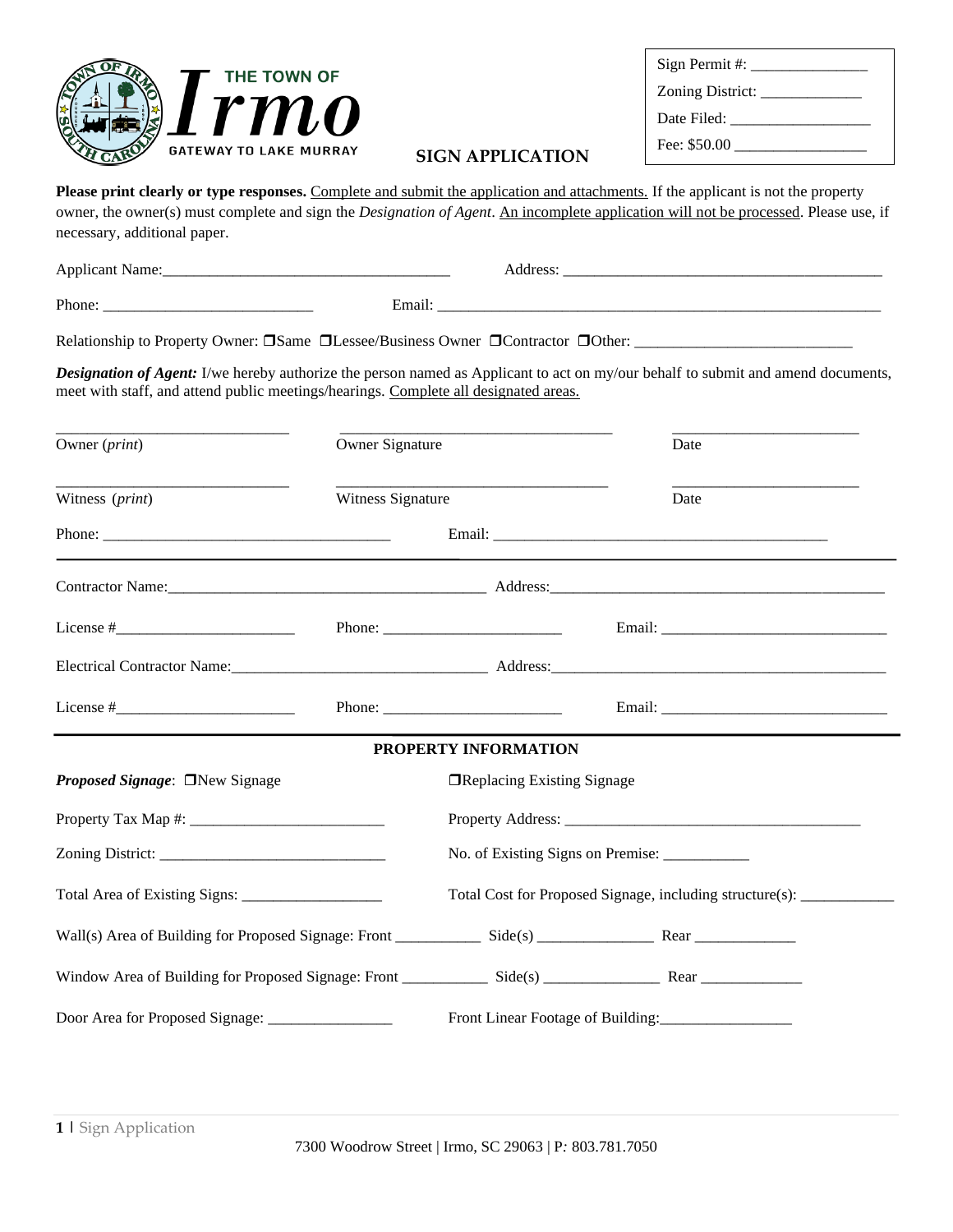## **Check**  $\boldsymbol{\nabla}$  **the applicable activity(ies)**

| <b>SIGNAGE</b>                                                                                                    | # of SIGNS |
|-------------------------------------------------------------------------------------------------------------------|------------|
| $\Box$ Wall: $(sqft$ ______) height ____ width _____<br>$\Box$ Internally lit $\Box$ Externally lit<br>$\Box N/A$ |            |
|                                                                                                                   |            |
| Lettering Color(s):                                                                                               |            |
| <b>The Treestanding/Monument:</b> $(sqft$ beight width Sign height (feet):                                        |            |
| $\Box$ Internally lit $\Box$ Externally lit $\Box N/A$                                                            |            |
|                                                                                                                   |            |
|                                                                                                                   |            |
| $\Box$ Window $(sqft$ <sub>____</sub> ____) height ____ width ______                                              |            |
|                                                                                                                   |            |
|                                                                                                                   |            |
| <b>ODoor</b> $(sq ft \_\_)$ height width $\_\_$                                                                   |            |
|                                                                                                                   |            |
|                                                                                                                   |            |
| $\Box N/A$                                                                                                        |            |
|                                                                                                                   |            |
|                                                                                                                   |            |
| □Temporary: Banners (vertical, horizontal, flag), Political Signs, & Other                                        |            |
|                                                                                                                   |            |
|                                                                                                                   |            |
|                                                                                                                   |            |
|                                                                                                                   |            |

## **SIGN SUBMITTALS REQUIREMENTS**

| 1. Scaled plot plan (only for freestanding/monument signage) Show proposed signage, right-of-way, road name, property lines, existing |
|---------------------------------------------------------------------------------------------------------------------------------------|
| building, preparer's name, and information, the applicant's prepared for name and information, or aerial map, and date.               |
| <b>IMPORTANT:</b> Mark or flag location(s) of freestanding signage for Building Code review.                                          |
| 2. Color sketch/rendering of proposed signage with dimensions.                                                                        |
| 3. Location(s) of signage on the building and/or off the road.                                                                        |
| 4. Electrical plans. (Send an electric copy to CC&I.) (https://www.cciservicesllc.com or 864.586.6111).                               |

I attest to the best of my knowledge the information and attachment(s) provided are accurate. This application for a permit is not an authorization to start the described workout with approval. The sign installation must be by a licensed contractor with a Town of Irmo business license. I understand and agree to remove all signage and sign structure(s) within six (6) months after the business closes.

| <b>Applicant Signature</b>    | Date |  |
|-------------------------------|------|--|
| <b>OFFICE USE ONLY:</b>       |      |  |
|                               |      |  |
|                               |      |  |
| Zoning Clerk                  | Date |  |
|                               |      |  |
| Zoning Administrator/Designee | Date |  |
| 2   Sign Application          |      |  |

7300 Woodrow Street | Irmo, SC 29063 | P*:* 803.781.7050